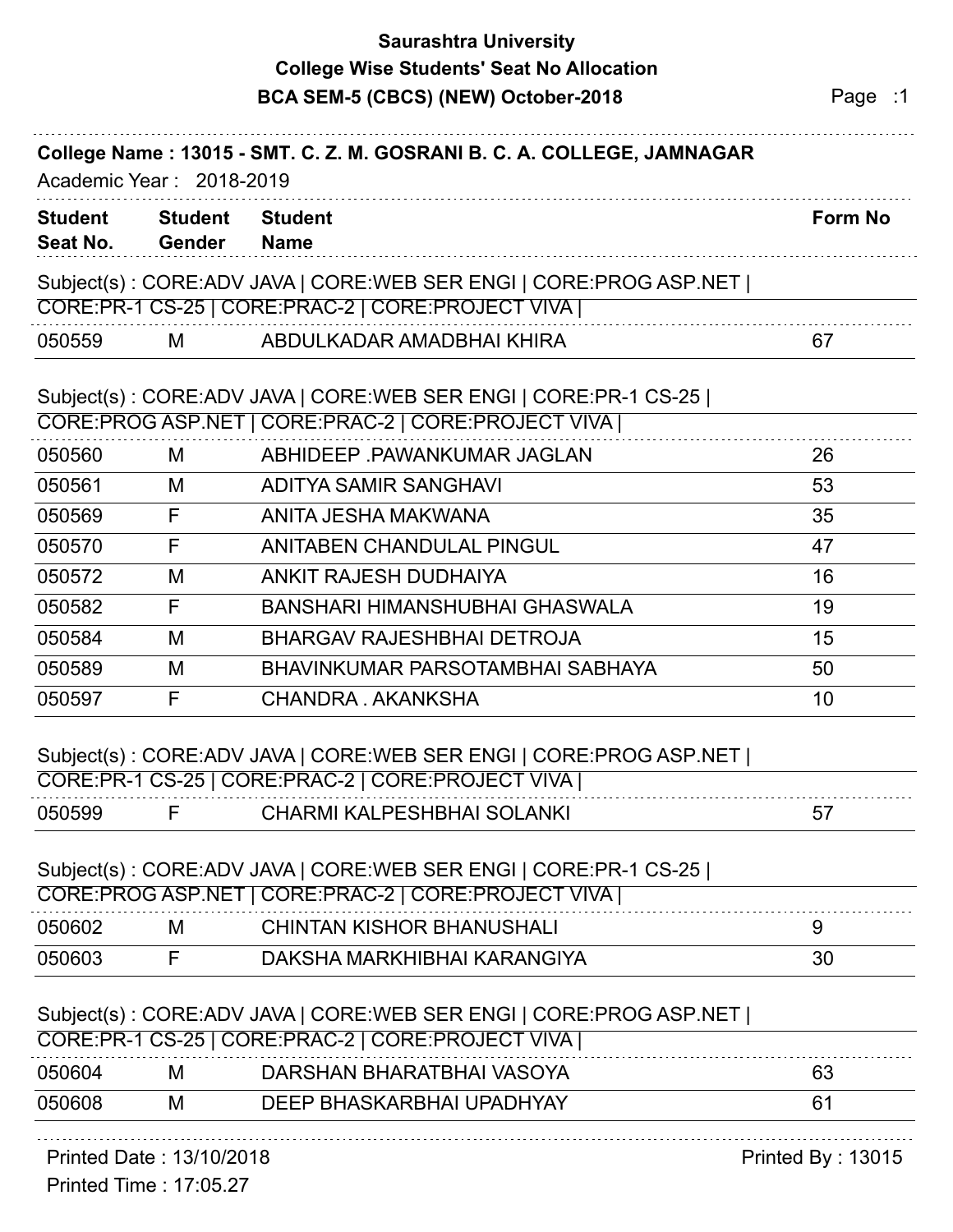# **Saurashtra University BCA SEM-5 (CBCS) (NEW) October-2018** Page :2 **College Wise Students' Seat No Allocation**

| <b>Student</b><br>Seat No. | <b>Student</b><br>Gender | <b>Student</b><br><b>Name</b>                                                                                            | <b>Form No</b> |
|----------------------------|--------------------------|--------------------------------------------------------------------------------------------------------------------------|----------------|
|                            |                          | Subject(s): CORE:ADV JAVA   CORE:WEB SER ENGI   CORE:PR-1 CS-25  <br>CORE:PROG ASP.NET   CORE:PRAC-2   CORE:PROJECT VIVA |                |
| 050612                     | F.                       | DHARA DUSHYANTBHAI JANI                                                                                                  | 27             |
|                            |                          | Subject(s): CORE:ADV JAVA   CORE:WEB SER ENGI   CORE:PROG ASP.NET  <br>CORE:PR-1 CS-25   CORE:PRAC-2   CORE:PROJECT VIVA |                |
| 050613                     | F.                       | DHARA RAMESHBHAI VEGAD                                                                                                   | 64             |
|                            |                          | Subject(s): CORE:ADV JAVA   CORE:WEB SER ENGI   CORE:PR-1 CS-25  <br>CORE:PROG ASP.NET   CORE:PRAC-2   CORE:PROJECT VIVA |                |
|                            |                          |                                                                                                                          |                |
| 050614                     | M                        | DHARMESH NARENDRABHAI AGRAVAT                                                                                            | 3              |
| 050620                     | M                        | DHAVALPURI RAMESHPURI GOSWAMI                                                                                            | 21             |
| 050621                     | M                        | DHIMESH VITTHALBHAI AKABARI                                                                                              | 5              |
| 050624                     | F                        | DIMPLE LEKHARAJBHAI KHUWA                                                                                                | 34             |
| 050632                     | F                        | EKTA HASMUKHBHAI AJUDIYA                                                                                                 | 4              |
| 050634                     | F                        | <b>FORAM HITENDRABHAI MEHTA</b>                                                                                          | 37             |
| 050638                     | F                        | <b>GITA.NEGI</b>                                                                                                         | 41             |
| 050640                     | M                        | <b>HARDIK VINODBHAI KATARMAL</b>                                                                                         | 33             |
| 050645                     | M                        | <b>HARSH RAMESHBHAI ATRI</b>                                                                                             | 6              |
| 050647                     | M                        | HARSHIT PRAVEENBHAI SANGANI                                                                                              | 51             |

| CORE:PR-1 | $CS-25$ | <b>VIVA</b><br>I CORE:PRAC-2   CORE:PROJECT    |           |
|-----------|---------|------------------------------------------------|-----------|
| 050665    |         | <b>' SINGH BRIJESH KUMAR</b><br><b>JAGRIT'</b> | - -<br>Ⴢხ |

### Subject(s) : CORE:ADV JAVA | CORE:WEB SER ENGI | CORE:PR-1 CS-25 | CORE:PROG ASP.NET | CORE:PRAC-2 | CORE:PROJECT VIVA |

Printed Date : 13/10/2018 **Printed By : 13015**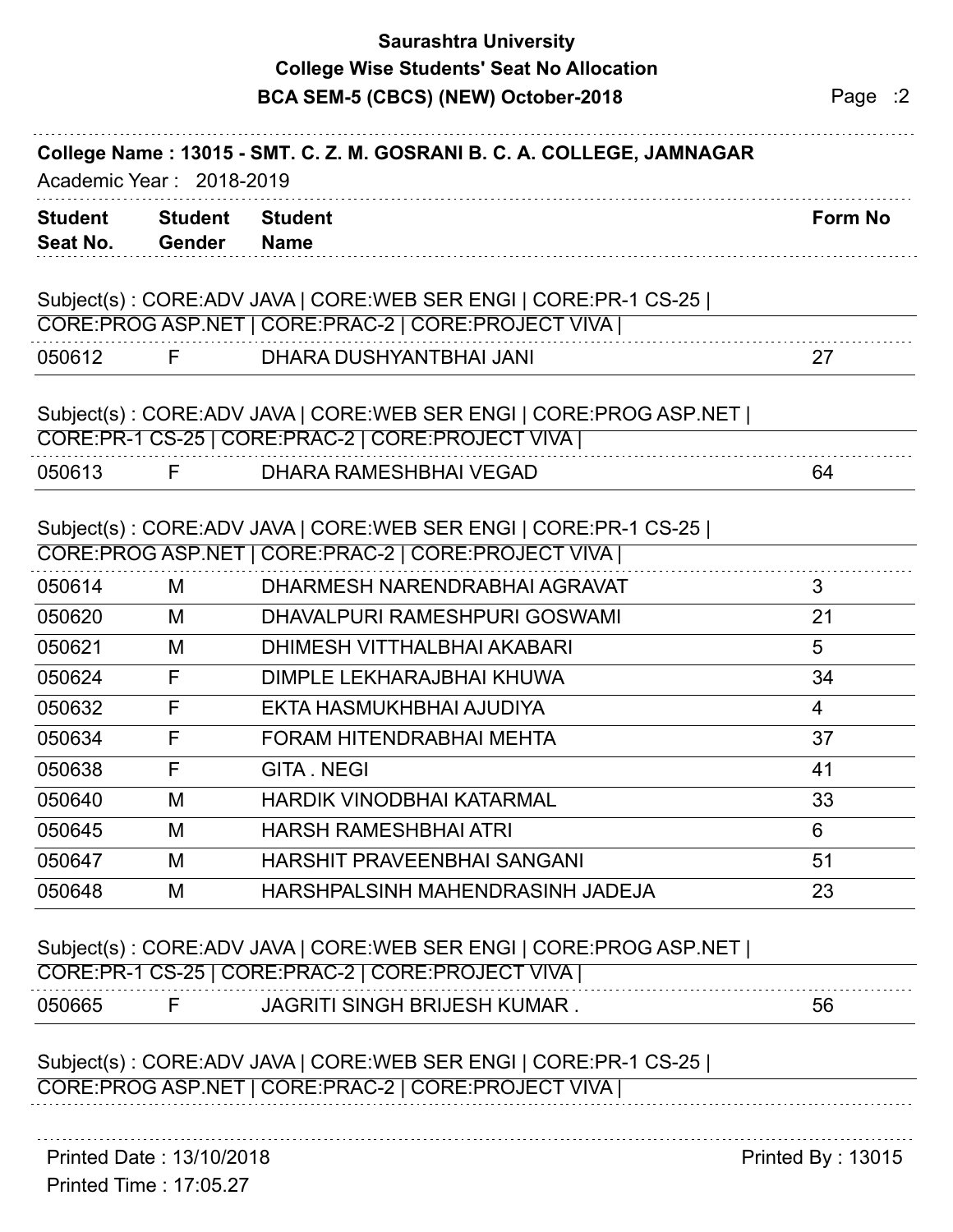## **Saurashtra University BCA SEM-5 (CBCS) (NEW) October-2018** Page :3 **College Wise Students' Seat No Allocation**

#### **College Name : 13015 - SMT. C. Z. M. GOSRANI B. C. A. COLLEGE, JAMNAGAR**

Academic Year : 2018-2019

| <b>Student</b> | <b>Student</b> | <b>Student</b>                  | Form No |
|----------------|----------------|---------------------------------|---------|
| Seat No.       | Gender         | <b>Name</b>                     |         |
| 050671         | M              | JAYDEEP HEMANTBHAI NANDA        | 39      |
| 050680         |                | <b>JIGNABEN VALJIBHAI DABHI</b> | 14      |
| 050690         | M              | KARAN JAYESHBHAI CHANDRA        |         |
| 050691         | M              | KARAN MAHESHBHAI PARMAR         | 45      |
| 050704         |                | KINJAL SANGANI SANJAY SANGANI   | 52      |

#### Subject(s) : CORE:ADV JAVA | CORE:WEB SER ENGI | CORE:PROG ASP.NET |

|        | CORE:PR-1 CS-25   CORE:PRAC-2   CORE:PROJECT VIVA |   |
|--------|---------------------------------------------------|---|
| 050705 | KIRAN HANSRAJBHAI VEGDA                           | ∽ |

### Subject(s) : CORE:ADV JAVA | CORE:WEB SER ENGI | CORE:PR-1 CS-25 |

|        |   | CORE:PROG ASP.NET   CORE:PRAC-2   CORE:PROJECT VIVA |    |
|--------|---|-----------------------------------------------------|----|
| 050707 | F | KISHORI MANSUKHBHAI BHANDERI                        | 8  |
| 050710 | F | KRISHNA SANJAYBHAI ADREJA                           |    |
| 050713 | F | KRUTI MAHENDRA CHAUHAN                              | 13 |
| 050715 | M | KULDIPSINH NARUBHA JADEJA                           | 24 |
| 050716 | M | KUNAL HITESH GOSRANI                                | 20 |
| 050720 | M | M AKIM A RAJAK KASMANI                              | 32 |
| 050730 | F | <b>MANSI MANSUKH RABADIYA</b>                       | 48 |
| 050731 | M | MAYANKKUMAR DILIPKUMAR OZA                          | 42 |
|        |   |                                                     |    |

#### Subject(s) : CORE:ADV JAVA | CORE:WEB SER ENGI | CORE:PROG ASP.NET |

| CORE:PR-1 CS-25   CORE:PRAC-2   CORE:PROJECT VIVA |   |                            |    |  |
|---------------------------------------------------|---|----------------------------|----|--|
| 050735                                            | м | MEET PARESH BHAI HARVARA   |    |  |
| 050736                                            |   | MEGHAVI SUDHIRBHAI TRIVEDI | 60 |  |
| 050739                                            | M | MEHUL RAMESHBHAI KATARMAL  | 69 |  |

# Subject(s) : CORE:ADV JAVA | CORE:WEB SER ENGI | CORE:PR-1 CS-25 |

CORE:PROG ASP.NET | CORE:PRAC-2 | CORE:PROJECT VIVA |

Printed Date : 13/10/2018 **Printed By : 13015** 

Printed Time : 17:05.27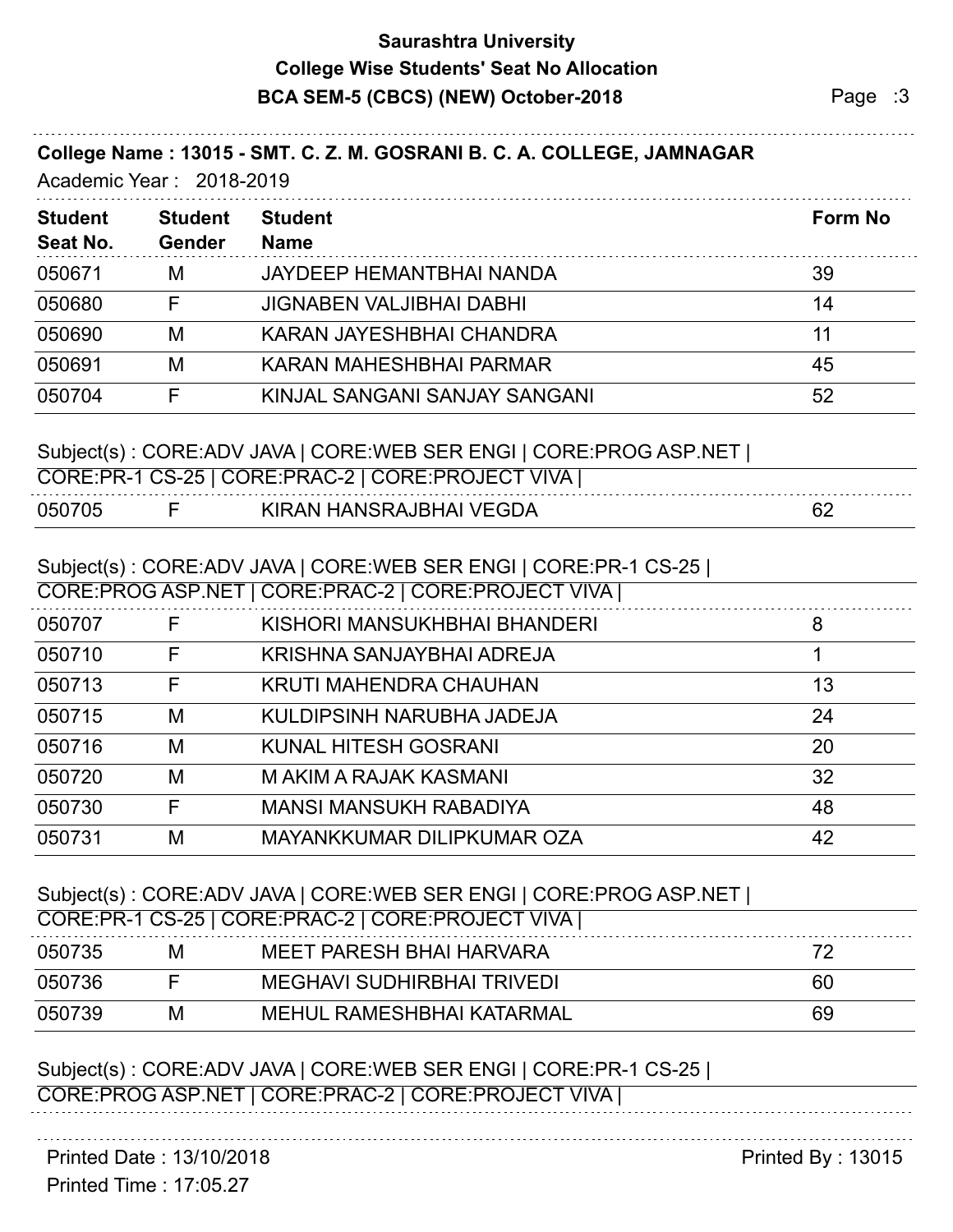|                            |                          | <b>Saurashtra University</b><br><b>College Wise Students' Seat No Allocation</b><br>BCA SEM-5 (CBCS) (NEW) October-2018  | Page :4         |
|----------------------------|--------------------------|--------------------------------------------------------------------------------------------------------------------------|-----------------|
|                            | Academic Year: 2018-2019 | College Name: 13015 - SMT. C. Z. M. GOSRANI B. C. A. COLLEGE, JAMNAGAR                                                   |                 |
| <b>Student</b><br>Seat No. | <b>Student</b><br>Gender | <b>Student</b><br><b>Name</b>                                                                                            | <b>Form No</b>  |
| 050741                     | M                        | MILAN MULJIBHAI RATADA                                                                                                   | 49              |
|                            |                          | Subject(s): CORE:ADV JAVA   CORE:WEB SER ENGI   CORE:PROG ASP.NET                                                        |                 |
|                            |                          | CORE:PR-1 CS-25   CORE:PRAC-2   CORE:PROJECT VIVA                                                                        |                 |
| 050742                     | M                        | MILAN PARSOTAMBHAI SURELIA                                                                                               | 59              |
|                            |                          | Subject(s): CORE:ADV JAVA   CORE:WEB SER ENGI   CORE:PR-1 CS-25  <br>CORE:PROG ASP.NET   CORE:PRAC-2   CORE:PROJECT VIVA |                 |
| 050750                     | М                        | MUNINDRA CHETANKUMAR ZINZUVADIA                                                                                          | 46              |
| 050751                     | F                        | MUSKAN FATEMA SADIK MUSANI                                                                                               | $\overline{7}$  |
| 050760                     | $\mathsf{F}$             | NIDHI PREMJIBHAI FALDU                                                                                                   | 17              |
| 050762                     | M                        | <b>NIKHIL GIRISHBHAI CHANDRA</b>                                                                                         | 12 <sup>2</sup> |
|                            |                          | Subject(s): CORE:ADV JAVA   CORE:WEB SER ENGI   CORE:PROG ASP.NET  <br>CORE:PR-1 CS-25   CORE:PRAC-2   CORE:PROJECT VIVA |                 |
| 050766                     | F                        | NIMITABEN JAYANTILAL SHINGADIYA                                                                                          | 55              |
|                            |                          | Subject(s): CORE:ADV JAVA   CORE:WEB SER ENGI   CORE:PR-1 CS-25  <br>CORE:PROG ASP.NET   CORE:PRAC-2   CORE:PROJECT VIVA |                 |
| 050783                     | F                        | PRACHI RAJESH KAKAIYA                                                                                                    | 28              |
| 050797                     | F                        | RADHIKA KISHOR AGHERA                                                                                                    | $\overline{2}$  |
|                            |                          | Subject(s): CORE:ADV JAVA   CORE:WEB SER ENGI   CORE:PROG ASP.NET  <br>CORE:PR-1 CS-25   CORE:PRAC-2   CORE:PROJECT VIVA |                 |
| 050801                     | M                        | RAJ DINEDHBHAI HARVARA                                                                                                   | 70              |
| 050803                     | M                        | RAJ JATINBHAI VADNAGRA                                                                                                   | 71              |
|                            |                          |                                                                                                                          |                 |

#### Subject(s) : CORE:ADV JAVA | CORE:WEB SER ENGI | CORE:PR-1 CS-25 | CORE:PROG ASP.NET | CORE:PRAC-2 | CORE:PROJECT VIVA |

| n5086<br>RAMESH PARARAT GADHVL<br>ΙVΙ |  |
|---------------------------------------|--|
|                                       |  |

Printed Date : 13/10/2018 **Printed By : 13015** 

Printed Time : 17:05.27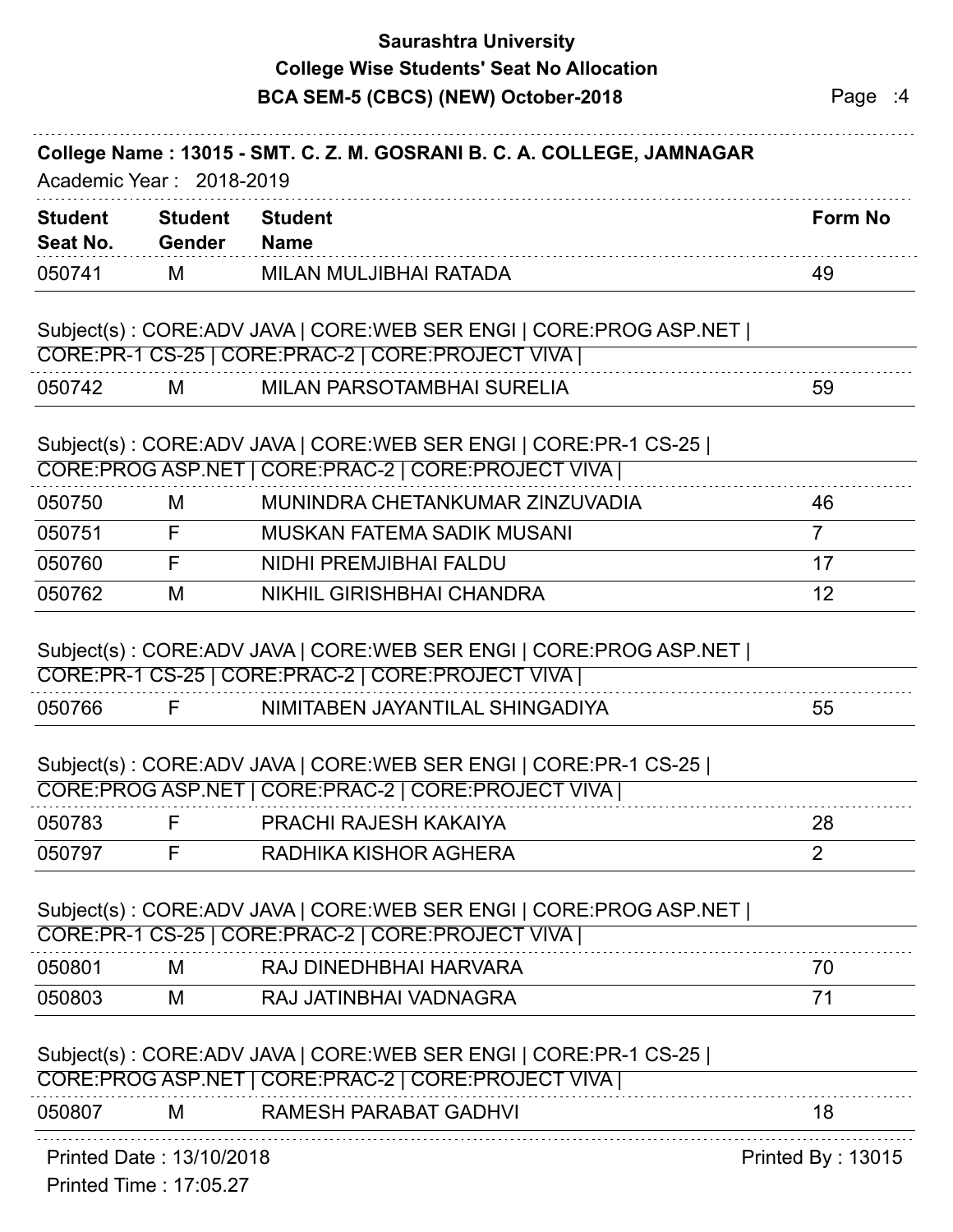## **Saurashtra University BCA SEM-5 (CBCS) (NEW) October-2018** Page :5 **College Wise Students' Seat No Allocation**

### **College Name : 13015 - SMT. C. Z. M. GOSRANI B. C. A. COLLEGE, JAMNAGAR**

Academic Year : 2018-2019

| <b>Student</b> | <b>Student</b> | <b>Student</b>                  | <b>Form No</b> |
|----------------|----------------|---------------------------------|----------------|
| Seat No.       | <b>Gender</b>  | <b>Name</b>                     |                |
| 050812         | М              | RAVIRAJSINH JORUBHA KANCHAVA    | 29             |
| 050814         | F              | REKHA KESHUBHAI KARAVADRA       | 31             |
| 050823         | М              | ROHITSINH MAHIPATSINH JADEJA    | 25             |
| 050824         | F              | RUCHITA KISHORBHAI PAMBHAR      | 44             |
| 050826         | M              | <b>SACHIN JAGDISHBHAI NANDA</b> | 40             |
|                |                |                                 |                |

#### Subject(s) : CORE:ADV JAVA | CORE:WEB SER ENGI | CORE:PROG ASP.NET |

| CORE:PR-1 CS-25   CORE:PRAC-2   CORE:PROJECT VIVA |   |                               |    |  |
|---------------------------------------------------|---|-------------------------------|----|--|
| 050835                                            | M | SALIBBHAI ABDULBHAI SHEKH     | 54 |  |
| 050838                                            | M | SANDIPKUMAR PRAVINBHAI VIRANI | 65 |  |
| 050844                                            | M | SAVAN BIPINBHAI NAGARIYA      | 66 |  |

#### Subject(s) : CORE:ADV JAVA | CORE:WEB SER ENGI | CORE:PR-1 CS-25 |

| <b>CORE:PROG ASP</b> |   | `VIVA<br>NET   CORE:PRAC-2   CORE:PROJECT |    |
|----------------------|---|-------------------------------------------|----|
| 050850               | M | SHIVAM SANJAYBHAI MAKWANA                 | 36 |

### Subject(s) : CORE:ADV JAVA | CORE:WEB SER ENGI | CORE:PROG ASP.NET |

| ∵PR-1 CS-25 ∟ | <b>VIVA</b><br>ັ' CORE:PRAC-2   CORE:PROJEC1 ↓ |    |
|---------------|------------------------------------------------|----|
| 05085         | <b>SHIVKUMAR SONKAR</b>                        | აშ |

#### Subject(s) : CORE:ADV JAVA | CORE:WEB SER ENGI | CORE:PR-1 CS-25 |

|        |   | CORE:PROG ASP.NET   CORE:PRAC-2   CORE:PROJECT VIVA |    |
|--------|---|-----------------------------------------------------|----|
| 050864 |   | VAISHNAVI PIYUSH NAKHVA                             | 38 |
| 050865 | М | VAJABHAI RANDHIRBHAI GUJARIYA                       | 22 |
| 050867 |   | <b>VINITA JASVINDER SINGH KUMARI</b>                | 43 |
|        |   |                                                     |    |

#### Subject(s) : CORE:ADV JAVA | CORE:WEB SER ENGI | CORE:PROG ASP.NET |

| <b>VIVA</b><br><sup>--</sup> :PR-1 CS-25   CORE:PRAC-2   CORE:PROJECT \ |   |                              |     |  |  |  |  |
|-------------------------------------------------------------------------|---|------------------------------|-----|--|--|--|--|
| 050870                                                                  | M | . MAHESHBHAI NANDA<br>VISHAL | ರಿ೬ |  |  |  |  |

Printed Date : 13/10/2018 **Printed By : 13015** 

Printed Time : 17:05.27